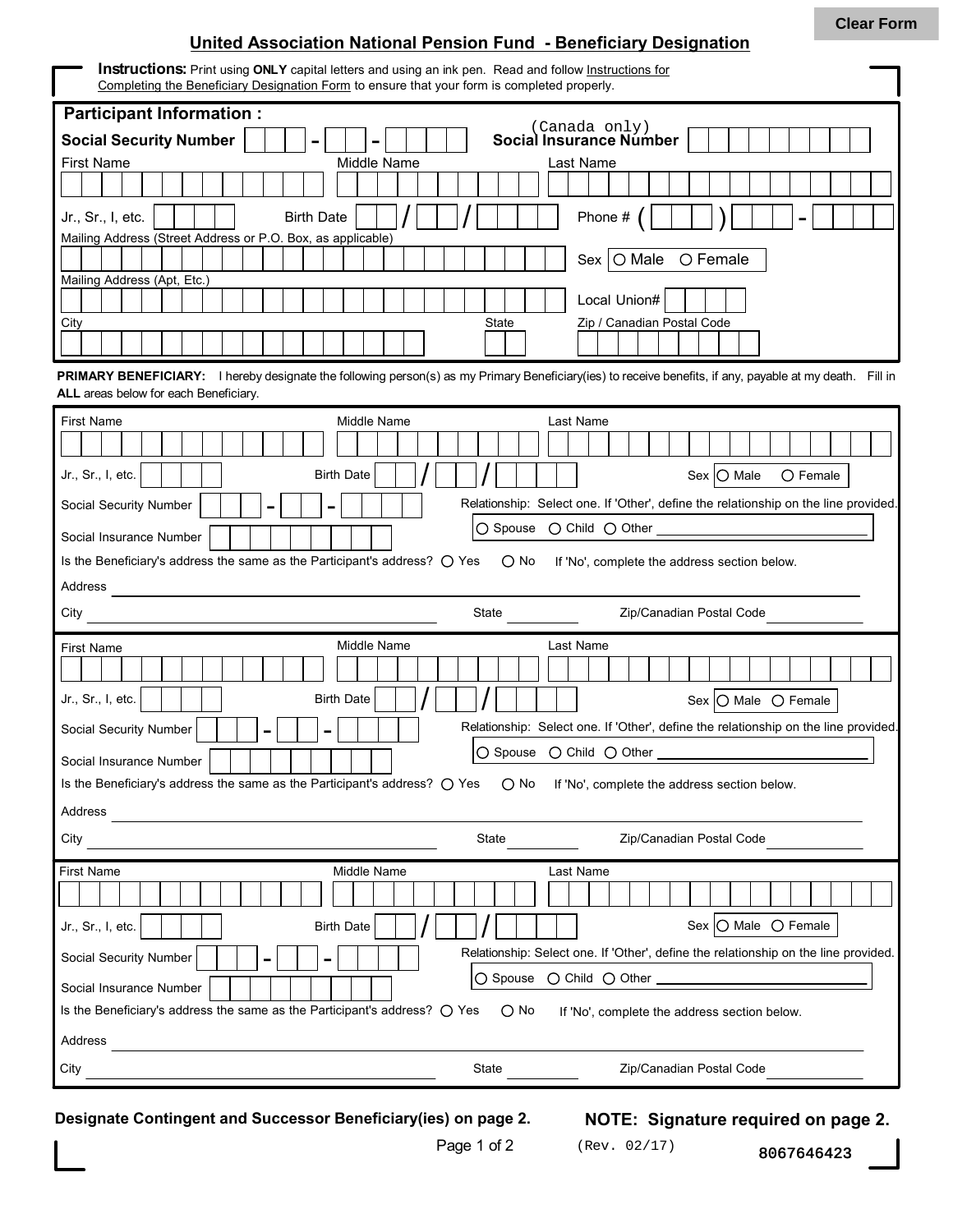**Bar Code No.**

**CONTINGENT and SUCCESSOR BENEFICIARY:** If ALL Primary Beneficiary(ies) do not survive, I designate the following person(s) to be my Contingent Beneficiary(ies) to receive benefits, if any, that become due as a result of my death or that remain payable after the death of all the previously named Primary Beneficiary(ies).

| <b>First Name</b>                                                                                                                | Middle Name              |               | Last Name |                                                                                     |                 |  |
|----------------------------------------------------------------------------------------------------------------------------------|--------------------------|---------------|-----------|-------------------------------------------------------------------------------------|-----------------|--|
|                                                                                                                                  |                          |               |           |                                                                                     |                 |  |
| Jr., Sr., I, etc.                                                                                                                | <b>Birth Date</b>        |               |           | Sex $\bigcirc$ Male $\bigcirc$ Female                                               |                 |  |
| Social Security Number<br>-                                                                                                      | $\overline{\phantom{0}}$ |               |           | Relationship: Select one. If 'Other', define the relationship on the line provided. |                 |  |
| Social Insurance Number                                                                                                          |                          |               |           |                                                                                     |                 |  |
| Is the Beneficiary's address the same as the Participant's address? O Yes O No If 'No', complete the address section below.      |                          |               |           |                                                                                     |                 |  |
| Address<br><u> 1989 - Johann Stein, Amerikaansk politiker († 1908)</u>                                                           |                          |               |           |                                                                                     |                 |  |
| City                                                                                                                             |                          | <b>State</b>  |           | Zip/Canadian Postal Code                                                            |                 |  |
| <b>First Name</b>                                                                                                                | Middle Name              |               | Last Name |                                                                                     |                 |  |
|                                                                                                                                  |                          |               |           |                                                                                     |                 |  |
| Jr., Sr., I, etc.                                                                                                                | <b>Birth Date</b>        |               |           | Sex   O Male O Female                                                               |                 |  |
| Social Security Number                                                                                                           | -                        |               |           | Relationship: Select one. If 'Other', define the relationship on the line provided. |                 |  |
| Social Insurance Number                                                                                                          |                          |               |           |                                                                                     |                 |  |
| Is the Beneficiary's address the same as the Participant's address? $\bigcirc$ Yes                                               |                          | $\bigcirc$ No |           | If 'No', complete the address section below.                                        |                 |  |
| Address<br><u> 1989 - Johann Harry Harry Harry Harry Harry Harry Harry Harry Harry Harry Harry Harry Harry Harry Harry Harry</u> |                          |               |           |                                                                                     |                 |  |
| City                                                                                                                             |                          | State         |           | Zip/Canadian Postal Code                                                            |                 |  |
| <b>First Name</b>                                                                                                                | Middle Name              |               | Last Name |                                                                                     |                 |  |
|                                                                                                                                  |                          |               |           |                                                                                     |                 |  |
| Jr., Sr., I, etc.                                                                                                                | <b>Birth Date</b>        |               |           | Sex                                                                                 | O Male O Female |  |
| Social Security Number<br>$\blacksquare$                                                                                         | $\blacksquare$           |               |           | Relationship: Select one. If 'Other', define the relationship on the line provided. |                 |  |
| Social Insurance Number                                                                                                          |                          |               |           |                                                                                     |                 |  |
| Is the Beneficiary's address the same as the Participant's address? O Yes O No If 'No', complete the address section below.      |                          |               |           |                                                                                     |                 |  |
| Address                                                                                                                          |                          |               |           |                                                                                     |                 |  |
| City                                                                                                                             |                          | <b>State</b>  |           | Zip/Canadian Postal Code                                                            |                 |  |

I understand that I may change this Beneficiary Designation at any time by filing a new Beneficiary Designation Form with the Fund Office. However, I also understand that, in accordance with the Retirement Equity Act of 1984, if I am married when I retire, my spouse must give written consent to my designation of beneficiaries. **Note:** If you are already retired and Spousal Consent is needed in order to accept your form, the Fund Office will provide you with the additional forms as needed in order to complete your designation.

## **NOTE: Complete page 1 first.**



**Signature**

**Date:**

You must **sign and date the form** in order for your designation to be accepted by the Fund Office.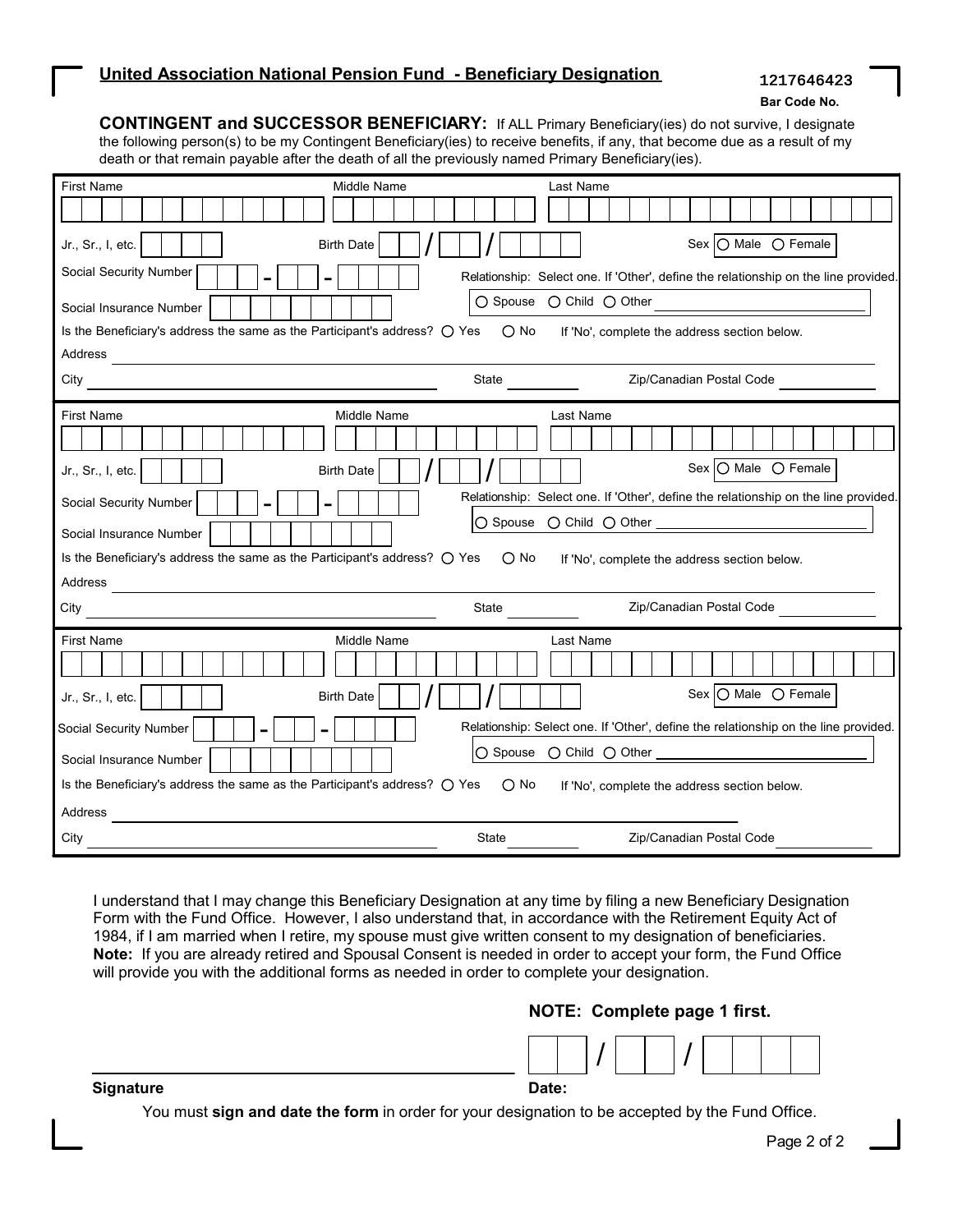## **INSTRUCTIONS FOR COMPLETING THE BENEFICIARY DESIGNATION FORM**

Please read all of the instructions below to ensure proper completion of your Beneficiary Designation Form. The Fund Office uses imaging and automated data extraction to record your Beneficiary information. If the form is not completed properly, you will be required to complete a new form.

When filling out the form, please be sure to print the information in capital letters using a **black** ink pen, making sure to keep each letter or number within the borders of each block. If you use anything other than a **black** ink pen, the form may not be read by the computer and may be rejected. You will be required to correctly fill out and sign a new form. The Beneficiary Designation Form must be filed directly with the Fund Office**.**

For Example:

| $\mathbf C$<br>$\overline{r}$<br>$\mathbf R$<br>$\mathbf{u}$<br>W<br>$\mathbf{v}$<br>7<br>N<br>Shade Circles Like This •<br>Q<br>Δ<br>∠<br>N | A | B | $\cap$ | E | $\mathbf{F}$ | $\rm G$ | H |  | TZ. | M |                            |
|----------------------------------------------------------------------------------------------------------------------------------------------|---|---|--------|---|--------------|---------|---|--|-----|---|----------------------------|
|                                                                                                                                              |   |   |        |   |              |         |   |  |     |   | Not Like This<br>- Ø<br>ା⊗ |

**DO NOT** use a pencil to fill out or sign the form. If you do use a pencil, the form will be rejected as invalid, and you will be required to correctly fill out and sign a new form.

**DO NOT** alter the form in any way. This includes cutting, crossing out unused sections, highlighting, taping over any section, etc. If the form is altered, it cannot be imaged properly. You will be required to correctly fill out a new form.

**YOUR ADDRESS** is your mailing address.

**YOUR SIGNATURE** is required on page 2. If your form is not signed, it will be rejected as invalid, and you will be required to correctly fill out and sign a new form.

No other form of designation may be used. The Plan requires that the designation of a beneficiary must be a person or persons. However, it may also be your estate or a Trust. If you designate a Trust, please provide a copy of the document that contains contact information so it is available to the Fund Office at the time of your death.

Beneficiary designations may be updated at any time by filing a new Beneficiary Designation Form with the Fund Office.

In accordance with the Retirement Equity Act of 1984, if you are married when you retire, your spouse must give written consent to your designation of beneficiaries made for the optional form of payment you elect at that time. Your spouse must also give written consent to any change in that designation made thereafter. If this applies to your situation, please ask the Fund Office for the Change in Beneficiary Designation Form.